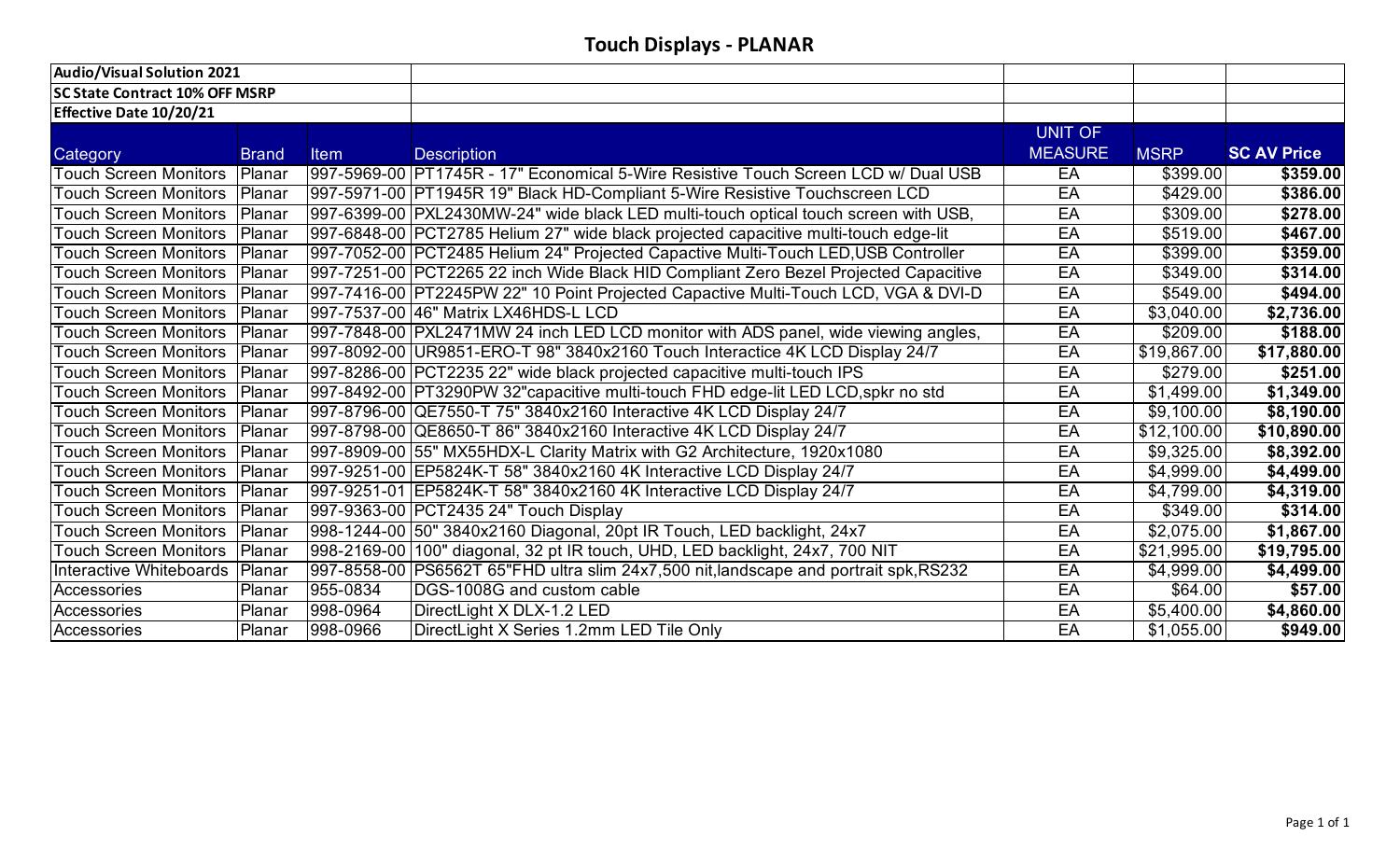| <b>Audio/Visual Solution 2021</b>     |               |             |                                                                          |                |                         |                    |
|---------------------------------------|---------------|-------------|--------------------------------------------------------------------------|----------------|-------------------------|--------------------|
| <b>SC State Contract 10% OFF MSRP</b> |               |             |                                                                          |                |                         |                    |
| <b>Effective Date 10/19/21</b>        |               |             |                                                                          |                |                         |                    |
|                                       |               |             |                                                                          | UNIT OF        |                         |                    |
| Category                              | <b>Brand</b>  | <b>Item</b> | <b>Description</b>                                                       | <b>MEASURE</b> | <b>MSRP</b>             | <b>SC AV Price</b> |
| <b>LCD Monitors</b>                   | Planar        | 998-2111-00 | 24" 2560x1440 LCD Monitor, narrow bezel, HDMI, DP, DVI                   | EA             | \$259.00                | \$233.00           |
| <b>LCD Monitors</b>                   | <b>Planar</b> | 998-2120-00 | 22" FHD IPS LED LCD, narrow, bezel, VGA, HDMI, DP, speakers              | EA             | \$199.00                | \$179.00           |
| <b>LCD Monitors</b>                   | Planar        | 998-2121-00 | 24" wide black FHD IPS LED LCD, narrow bezel, VGA, HDMI, DP, speakers    | EA             | \$139.00                | \$125.00           |
| <b>LED TVs</b>                        | Planar        | 997-7960-00 | UR9851 98" 3840x2160 4K LCD Display 24/7                                 | EA             | \$14,533.00             | \$13,079.00        |
| <b>LED TVs</b>                        | Planar        | 997-8798-01 | 86" 3840x2160 Diagonal, UHD D-LED 475 Nit, single or Quad-Suorce Speaker | EA             | \$10,800.00             | \$9,720.00         |
| <b>LED TVs</b>                        | <b>Planar</b> | 997-9248-00 | EP5024K 50" 3840x2160 LCD Display 24/7                                   | EA             | \$2,099.00              | \$1,889.00         |
| <b>LED TVs</b>                        | Planar        | 997-9248-01 | 50" 3840x2160 Diagonal UHD, Slim LED, Landscape and Portrait, 500 Nit    | EA             | \$2,099.00              | \$1,889.00         |
| <b>LED TVs</b>                        | <b>Planar</b> | 997-9257-00 | SL6564K 65" 3840x2160 LCD Display 24/7                                   | EA             | \$1,429.00              | \$1,286.00         |
| <b>LED TVs</b>                        | Planar        | 998-0355-01 | SL8664K 86" 3840x2160 LCD Display 24/7                                   | EA             | \$4,639.00              | \$4,175.00         |
| <b>LED TVs</b>                        | Planar        | 998-1245-00 | PS5574K 55" 3840x2160 UHD LED backlit signage display 24/7               | EA             | \$1,695.00              | \$1,525.00         |
| <b>LED TVs</b>                        | <b>Planar</b> | 998-1330-00 | 24in wide black FHD LED LCD, VGA, HDMI, narrow bezels                    | EA             | \$189.00                | \$170.00           |
| <b>LED Monitors</b>                   | Planar        | 997-7953-00 | SL4351 43"FHD, ultra slim, LED backlight, wide array of inputs           | EA             | \$545.00                | \$490.00           |
| <b>LED Monitors</b>                   | <b>Planar</b> | 997-8091-00 | UR9851-ERO 98" 3840x2160 4K LCD Display 24/7                             | EA             | $\overline{$17,200.00}$ | \$15,480.00        |
| <b>LED Monitors</b>                   | <b>Planar</b> | 997-8371-00 | PLN2770W 27"IPS LED LCD monitor narrow bezel                             | EA             | \$219.00                | \$197.00           |
| <b>LED Monitors</b>                   | Planar        | 997-8425-01 | 32in wide black 2k WQHD IPS LED LCD, DVI (Dual-link), HDMI, DP           | EA             | \$279.00                | \$251.00           |
| <b>LED Monitors</b>                   | Planar        | 997-8441-00 | SL6551 65" 1920x1080 LCD Display 24/7                                    | EA             | \$1,635.00              | \$1,471.00         |
| <b>LED Monitors</b>                   | <b>Planar</b> | 997-8450-00 | UR7551-MX 75" 3840x2160 4K LCD Display 24/7                              | EA             | \$7,867.00              | \$7,080.00         |
| <b>LED Monitors</b>                   | Planar        | 997-8451-00 | UR7551-MX-ERO 75" 3840x2160 4K LCD Display 24/7                          | EA             | \$9,200.00              | \$8,280.00         |
| <b>LED Monitors</b>                   | <b>Planar</b> | 997-8520-00 | UR8651-MX 86" 3840x2160 4K LCD Display 24/7                              | EA             | \$10,533.00             | \$9,479.00         |
| <b>LED Monitors</b>                   | Planar        | 997-8555-00 | PS5562 55" FHD Ultra Slim, LED Backlight 24x7                            | EA             | \$2,150.00              | \$1,935.00         |
| <b>LED Monitors</b>                   | Planar        | 997-8795-00 | QE7550 75" 3840x2160 4K LCD Display 24/7                                 | EA             | \$6,100.00]             | \$5,490.00         |
| <b>LED Monitors</b>                   | <b>Planar</b> | 997-8795-01 | QE7550 75" 3840x2160 4K LCD Display 24/7                                 | EA             | \$5,600.00              | \$5,040.00         |
| <b>LED Monitors</b>                   | <b>Planar</b> | 997-8797-00 | QE8650 86" 3840x2160 4K LCD Display 24/7                                 | EA             | \$8,500.00              | \$7,650.00         |
| <b>LED Monitors</b>                   | Planar        | 997-8799-00 | QE9850 98" 3840x2160 4K LCD Display 24/7                                 | EA             | \$11,900.00             | \$10,710.00        |
| <b>LED Monitors</b>                   | <b>Planar</b> | 997-8800-00 | QE9850-T 98" 3840x2160 Interactive 4K LCD Display 24/7                   | EA             | \$18,900.00             | \$17,010.00        |
| <b>LED Monitors</b>                   | <b>Planar</b> | 997-9044-00 | 22" PLL2250MW LED LCD with wide viewing angles, analog and HDMI, Spkrs   | EA             | \$169.00                | \$152.00           |
| <b>LED Monitors</b>                   | <b>Planar</b> | 997-9045-00 | PLL2450MW 24"FDH wide view LED LCD VGA, HDMI, spkrs, no VGA cable        | EA             | \$189.00                | \$170.00           |
| <b>LED Monitors</b>                   | Planar        | 997-9252-00 | EP6524K 65" 3840x2160 4K LCD Display 24/7                                | EA             | \$2,999.00              | \$2,699.00         |
| <b>LED Monitors</b>                   | <b>Planar</b> | 998-0410-00 | PXN2480MW 24"FHD IPS LED LCD NARROW BEZEL, VGA, HDMI, DP, SPKR           | EA             | \$219.00                | \$197.00           |
| <b>LED Monitors</b>                   | <b>Planar</b> | 998-2123-00 | 27in wide black 2k WQHD IPS LED LCD, HDMI x 2, DP, speakers, PXN2710Q    | EA             | \$279.00                | \$251.00           |
| <b>LED Monitors</b>                   | Planar        | 998-2161-00 | URX75 75" UHD,D-LED backlight 700 nit,HDR 24x7                           | EA             | \$8,650.00              | \$7,785.00         |
| <b>Video Walls</b>                    | <b>Planar</b> | 997-7219-00 | LX46HDS-L-ERO 46" Clarity Matrix with G2 Architecture, 1920x1080         | EA             | \$4,733.00              | \$4,259.00         |
| <b>Video Walls</b>                    | Planar        | 997-7803-01 | LX46HDU-L 46"Clarity matrix G2 1920x1080, 500 nit LCD                    | EA             | \$4,333.00              | \$3,899.00         |
| <b>Video Walls</b>                    | Planar        | 997-8537-00 | MX55HDX 2x2 Clarity Matrix Multitouch 32pt touch video wall              | EA             | \$18,000.00             | \$16,200.00        |
| <b>Video Walls</b>                    | <b>Planar</b> | 997-8696-00 | Clarity Matrix Digital Signage Display Planar LX55HDX-V                  | EA             | \$6,333.00              | \$5,699.00         |
| <b>Video Walls</b>                    | Planar        | 997-8700-01 | LX55HDX-L-ERO 55"Clarity Matrix G2,1920x1080 500nit, LCD video wall      | EA             | \$8,990.00              | \$8,091.00         |